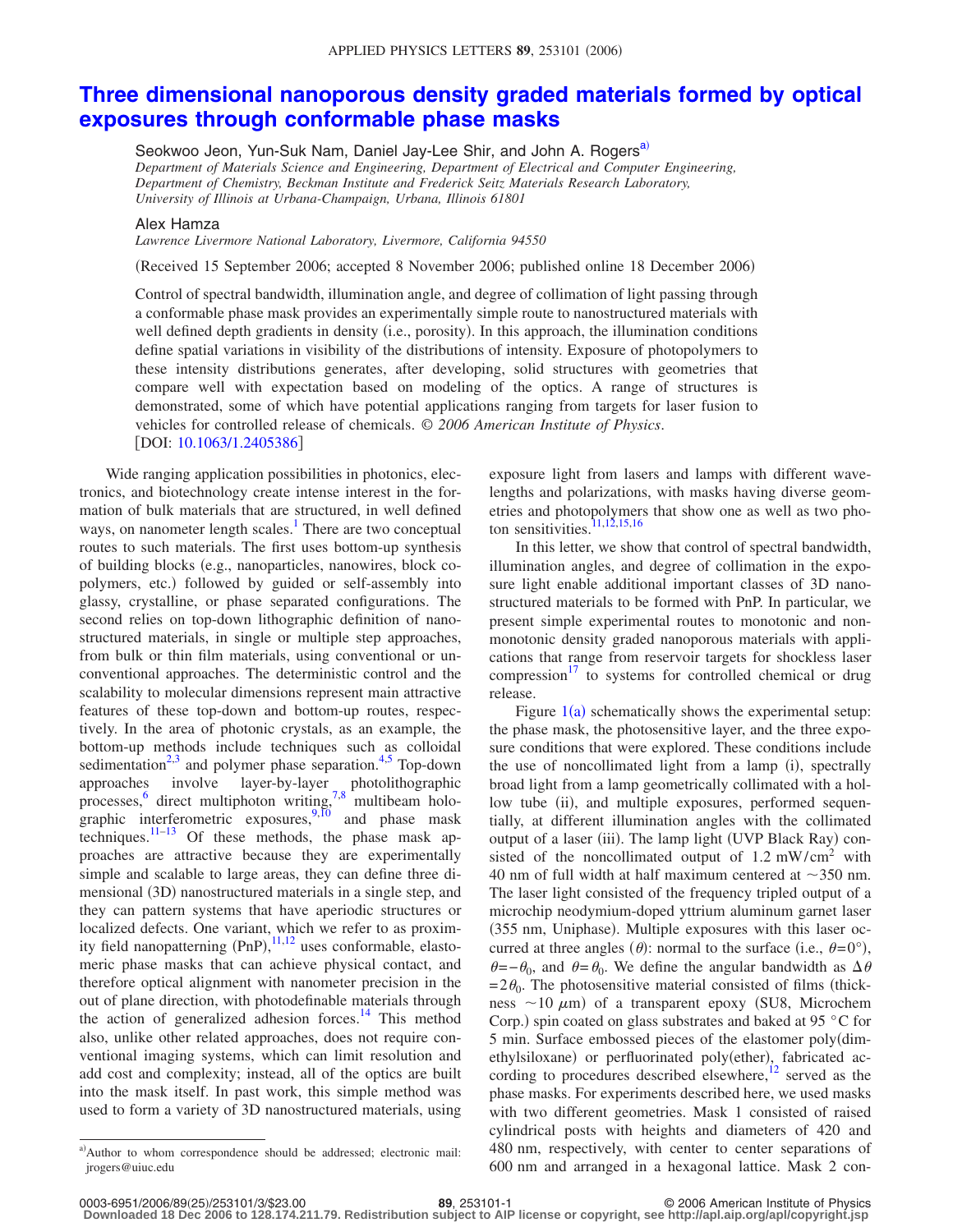<span id="page-1-0"></span>

FIG. 1. (Color) (a) Schematic illustration showing various approaches to form density gradient structures. The middle frames show calculated intensity distributions and their binary cutoff images (strips located at the right side) for the case of phase grating  $(n=1.4; 300 \text{ nm}$  raised lines spaced by 300 nm, with heights of 420 nm) in air  $(n=1)$  with the different exposure conditions illustrated in (a). The incident light consisted of TE polarized monochromatic (360 nm) plane waves. Intensity distributions (b) from  $\Delta\theta$  $= 0^{\circ}$ , (c) from  $\Delta \theta = 2^{\circ}$ , (d) from  $\Delta \theta = 10^{\circ}$ , and (e) from superposition of wavelengths at 350, 355, 360, 365, 370, 375, and 380 nm. (f) Visibility as a function of distance away from the surface of the mask, for the case of  $\Delta \theta = 2^{\circ}$ .

sisted of posts with heights, diameters, and separations of 420, 375, and 566 nm, respectively, in a square lattice. Postbaking the exposed samples at 70 °C in an oven, developing away the unexposed regions, and supercritical drying completed the fabrication process.

Figures  $1(b)-1(e)$  $1(b)-1(e)$  show rigorous coupled wave analysis results that illustrate the optics associated with each of the exposure conditions of Fig. [1.](#page-1-0) These calculations, for simplicity, used a grating-type phase mask with heights and linewidths of 420 and 300 nm (period  $p=600$  nm) and a refractive index of 1.4. Passing monochromatic plane waves at  $\lambda_0$ = 360 nm, linearly polarized along the direction of the mask lines (i.e., TE polarization), through the masks yielded the computed intensity distributions illustrated in Figs.  $1(b)-1(e)$  $1(b)-1(e)$ . The characteristic period of the variations in intensity  $(I)$  in the direction normal to the surface of the mask,

known as the Talbot or self-imaging distance  $(d)$ , is given by  $\lambda_0 / [1 - (1 - \lambda_0^2 / p^2)^{0.5}]$ .<sup>[18](#page-2-17)</sup> The Talbot distance for this case is  $\sim$ [1](#page-1-0)800 nm, as shown in Fig. 1(b). These patterns of intensity create, through the exposure and development process outlined above, solid structures of the epoxy polymer. The visibility, as defined by  $(I_{\text{max}} - I_{\text{min}})/(I_{\text{max}} + I_{\text{min}})$ , determines, together with the exposure and development conditions, the amount of polymer that remains after development (i.e., the degree of porosity in the developed structures). This quantity, evaluated at a given distance from the surface of the mask, depends on the angular bandwidth of the exposure process, which is related, formally, to the spatial coherence length  $-\lambda_0/\Delta\theta$ , for the case of incoherent light.<sup>19</sup> Qualitatively, as the length decreases, the rate at which the visibility diminishes with distance from the surface of the mask increases. This behavior can be quantified by noting that the visibility, for the sequential laser exposures illustrated in Fig. [1,](#page-1-0) reaches a minimum when high and low intensity regions associated with different exposure angles overlap spatially. Exposures at small angles generate intensity distributions that are shifted by an amount equal to the product of the distance from the surface of the grating and the exposure angle. If we assume sequential, equal intensity exposures at  $-\Delta\theta/2$ , 0, and  $\Delta\theta/2$ , then the visibility reaches a minimum at a depth *D*, where the shifts of the intensity distributions associated with exposures at  $-\Delta\theta/2$  and  $\Delta\theta/2$  are equal to two-thirds of the grating period:  $D = \frac{2}{3}p/\Delta\theta$ . Writing this depth in terms of the number *n* of Talbot distances *d* by using the relation  $d=2p^2/\lambda_0$  (for  $\lambda_0 \gg p$ ) yields  $n = \lambda_0 / 3p\Delta\theta$ . This expression shows the direct proportionality of *n* on the spatial coherence. This derivation and the resulting expression are the same as that associated with commonly used definitions of the degree of coherence as determined by interference visibility. $19$  By controlling, then, the angle between multiple exposures with a laser, it is possible to create a spatial depth gradient in the contrast ratio and, therefore, the degree of porosity in the developed structures. The frames of Figs. [1](#page-1-0)(c) and 1(d) that correspond to  $\Delta \theta = 2^{\circ}$  and  $\Delta \theta = 10^{\circ}$ show a substantial loss in visibility near the 11th and 2nd layers (one layer is equivalent to half Talbot distance), respectively, consistent with Eq. (3). Additionally, we note that for these types of laser exposures, the variation in visibility is periodic as a function of distance away from the surface of the mask, as shown in Fig.  $1(f)$  $1(f)$ , thereby providing additional design flexibility.

Another parameter that can create such gradients is the spectral bandwidth of the exposure source,  $\Delta\lambda$ , as formally related to the temporal coherence length according to  $-\lambda_0^2/\Delta\lambda$ .<sup>[19](#page-2-18)</sup> Qualitatively, the effect of spectral bandwidth is that different wavelength components generate intensity distributions with different characteristic Talbot distances (according to the equation above) in a way that reduces the visibility by an amount that depends on the bandwidth. As an approximation to effects associated with a continuous distribution of wavelengths, Fig.  $1(e)$  $1(e)$  shows computations that correspond to the linear addition of intensity patterns generated by light at 350, 355, 360, 365, 370, 375, and 380 nm. These wavelengths, which span the entire range of spectral sensitivity in the epoxy material used here, reduce the visibility only by a small amount for the distances and phase mask geometries considered here.

Figure [2](#page-2-19) presents experimental results obtained in 3D nanostructures that demonstrate some of the effects. In all **Downloaded 18 Dec 2006 to 128.174.211.79. Redistribution subject to AIP license or copyright, see http://apl.aip.org/apl/copyright.jsp**